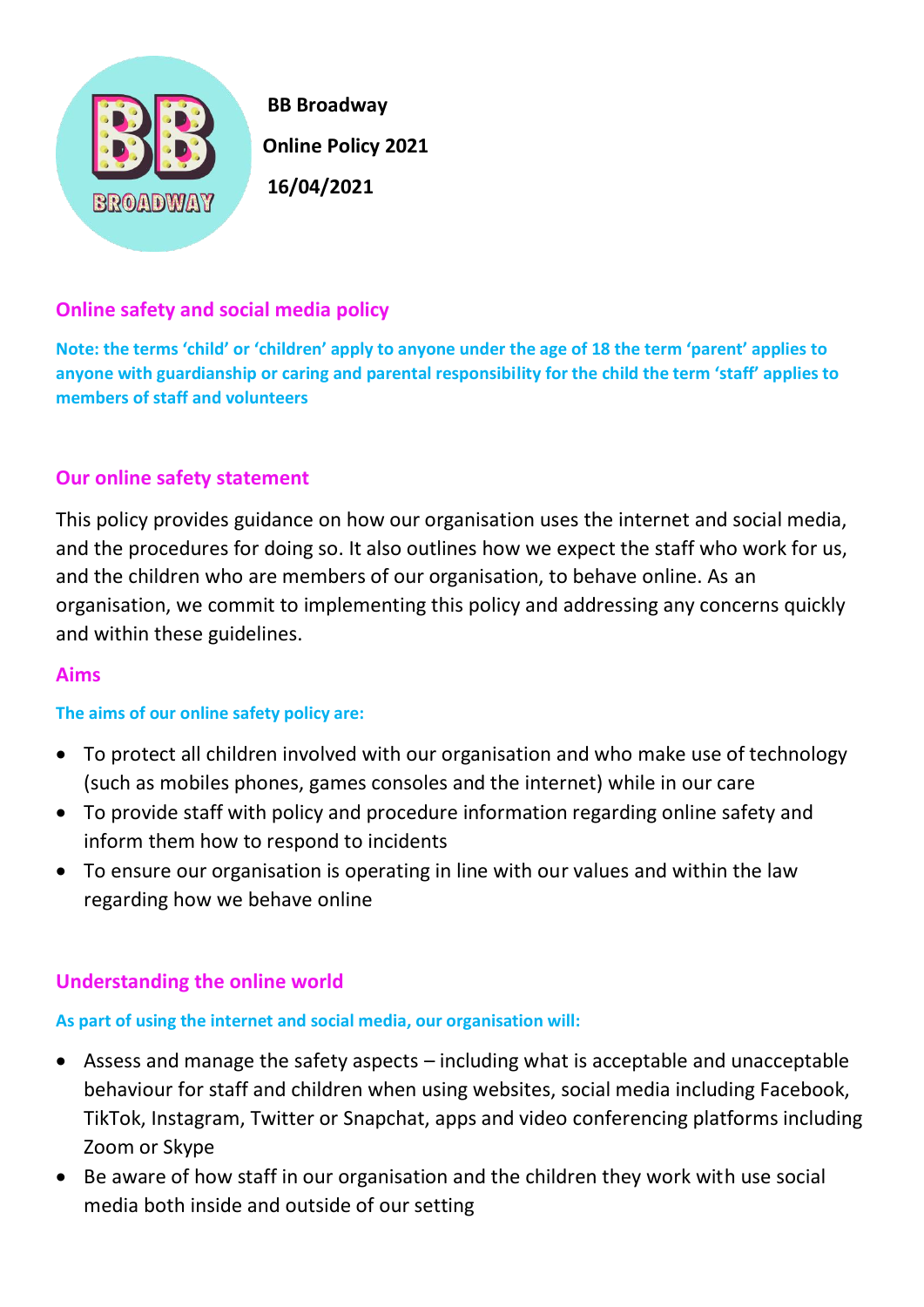- Ensure that we adhere to relevant legislation and good practice guidelines when using social media or video conferencing platforms
- Provide training for the staff responsible for managing our organisation's online presence
- Regularly review existing safeguarding policies and procedures to ensure that online safeguarding issues are fully integrated, including: making sure concerns of abuse or disclosures that take place online are written into our reporting procedures incorporating online bullying ('cyberbullying') in our anti-bullying policy

### **Managing our online presence**

### **Our online presence through our website or social media platforms will adhere to the following guidelines:**

- All social media accounts will be password-protected, and at least 2 members of staff will have access to each account and password
- The account will be monitored by at least two designated members of staff in order to provide transparency, who will have been appointed by the organisations committee
- The designated staff managing our online presence will seek advice from our designated safeguarding lead to advise on safeguarding requirements
- Designated staff will remove inappropriate posts by children or staff, explaining why, and informing anyone who may be affected (as well as the parents of any children involved)
- We'll make sure children are aware of who manages our social media accounts and who to contact if they have any concerns about something that's happened online
- Identifying details such as a child's home address, school name or telephone number shouldn't be posted on social media platforms
- Any posts or correspondence will be consistent with our aims and tone as an organisation
- Parents will be asked to give their approval for us to communicate with their children through social media, via video conferencing platforms or by any other means of communication
- Parents will need to give permission for photographs or videos of their child to be posted on social media
- Video conferencing sessions will be password protected in order to maintain children's privacy and prevent exposure to inappropriate or harmful content by third parties

### **What we expect of our staff**

• Staff should be aware of this policy and behave in accordance with it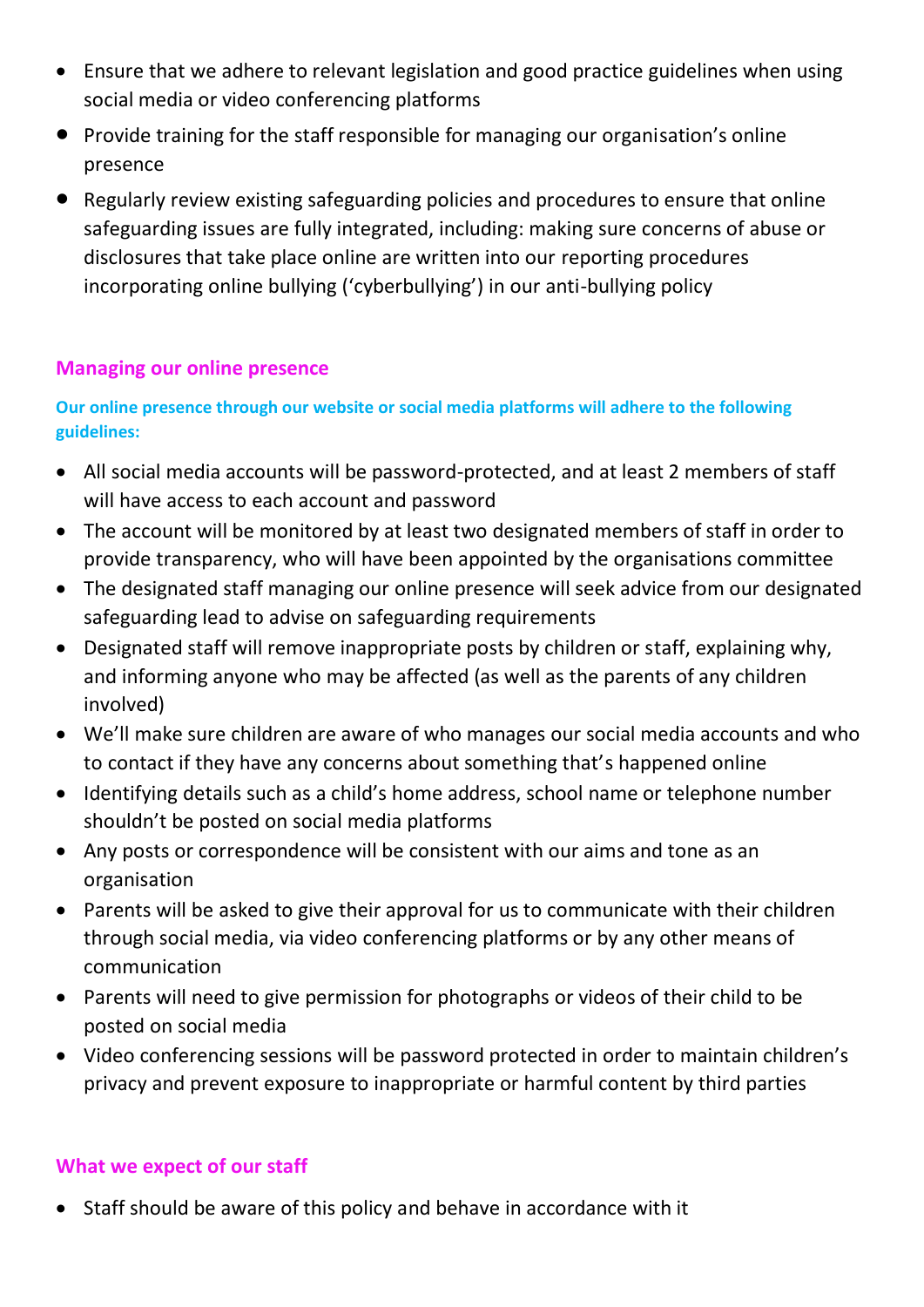- Staff should seek the advice of the designated safeguarding lead if they have any concerns about the use of the internet or social media
- Staff should communicate any messages they wish to send out to children to the designated staff responsible for the organisation's online presence
- Staff should not communicate with children via personal accounts
- Staff should not 'friend' or 'follow' children from personal accounts on social media and maintain the same professional boundaries online as they would in person
- When using organisation accounts staff should make sure any content posted on public personal accounts is accurate and appropriate, as children may 'follow' them on social media
- Rather than communicating with parents through personal social media accounts, staff should choose a more formal means of communication, such as face-to-face, in an email or in writing, or use an organisational account or website
- Staff should avoid communicating with children via email or organisational social media outside of normal office hours
- Emails or messages should maintain the organisations tone and be written in a professional manner, e.g. in the same way you would communicate with fellow professionals, avoiding kisses (X's) or using slang or inappropriate language
- Staff should not delete any messages or communications sent to or from organisation accounts
- Staff should undertake all online safety training offered and gain a basic knowledge of the platforms children use and how to report or remove inappropriate content online
- Any concerns reported through social media should be dealt with in the same way as a face-to-face disclosure, according to our reporting procedures
- At least one parent must be present during the delivery of any activities via video conferencing platforms
- At home any delivery of activities to children via video conferencing platforms will be supported by an additional member of staff (even if they're not actively delivering) to ensure transparency
- Staff and children must not engage in 'sexting' or send pictures to anyone that are obscene

# **What we expect of children**

- Children should be aware of this online safety policy and agree to its terms
- We expect children's behaviour online to be consistent with the guidelines set out in our acceptable use statement
- Children should follow the guidelines set out in our acceptable use statement on all digital devices, including smart phones, tablets and consoles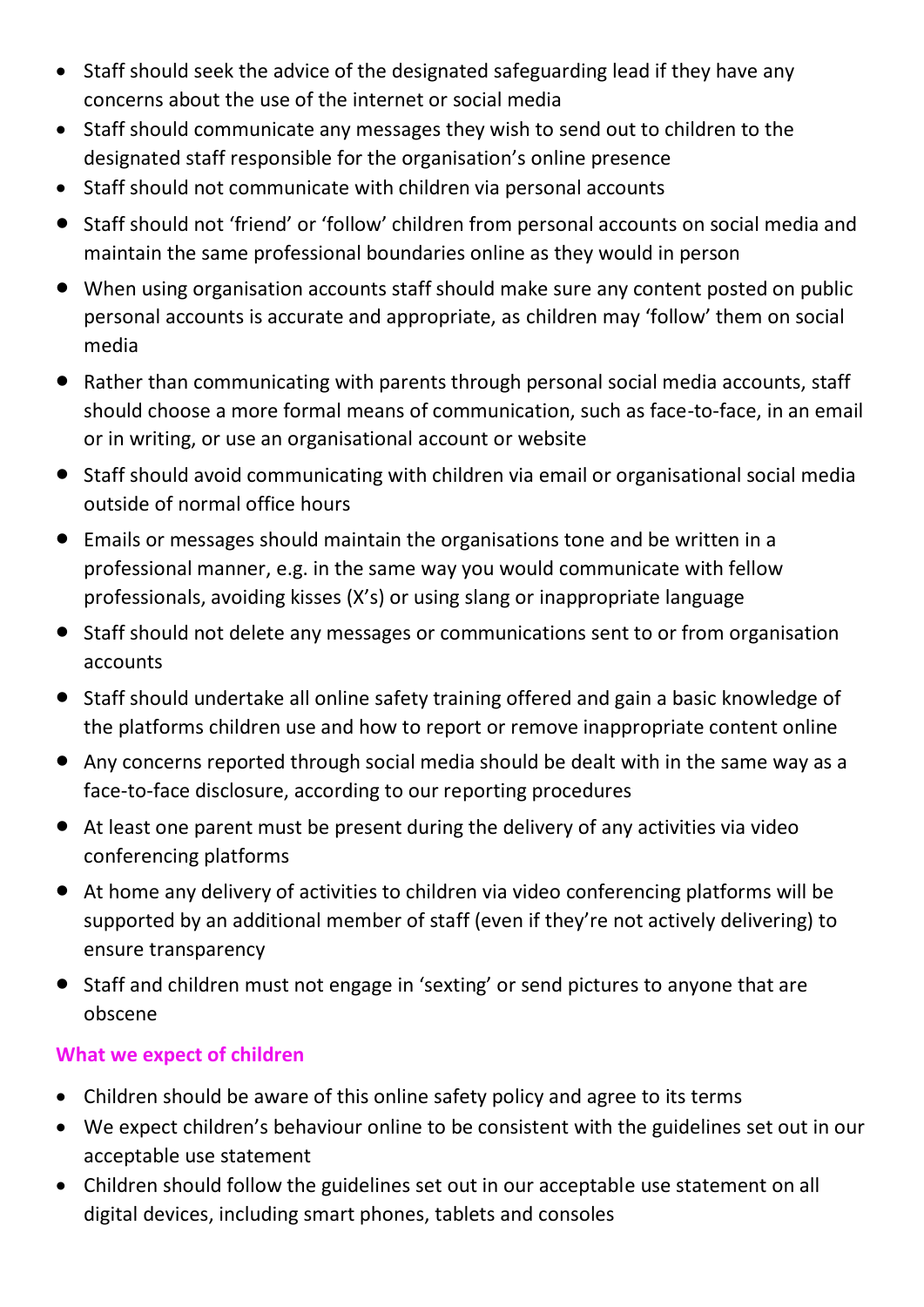### **What we expect of parents**

- Parents should be aware of this online safety policy and agree to its terms
- Parents should protect all children's privacy online and think carefully about what content they share about our classes online, where they share it and who they're sharing it with

# **Using mobile phones or other digital technology to communicate**

**When using mobile phones (or other devices) to communicate by voice, video or text (including texting, email and instant messaging such as WhatsApp or Facebook Messenger), we'll take the following precautions to ensure children's safety:**

- Staff will avoid having children's personal mobile numbers and will instead seek contact through a parent
- We'll seek parental permission on each occasion we need to contact children directly; the purpose for each contact will be clearly identified and agreed upon a method of accountability will be arranged, such as copies of texts, messages or emails also being sent to another member of staff or to parents smartphone
- Users should respect the private lives of others and not take or distribute pictures of other people if it could invade their privacy
- Staff should have a separate phone from their personal one for any contact with parents or children texts, emails or messages will be used for communicating information – such as reminding children or young people about upcoming events, which kit to bring or practice timings – and not to engage in conversation if a child misinterprets such communication and tries to engage a staff member in conversation, the member of staff will take the following steps; end the conversation or stop replying, suggest discussing the subject further at the next practice or event, inform the organisations lead safeguarding officer in the interest of transparency, if concerned about the child, provide contact details for the organisations designated safeguarding lead or appropriate agencies and report any concerns using the organisations reporting procedures

### **Using mobile phones during class**

So that all children can enjoy and actively take part in our classes, we discourage the use of mobile phones during such activities.

#### **As part of this policy we will:**

Make children aware of how and who to contact if there is an emergency or a change to previously agreed arrangements with the organisation